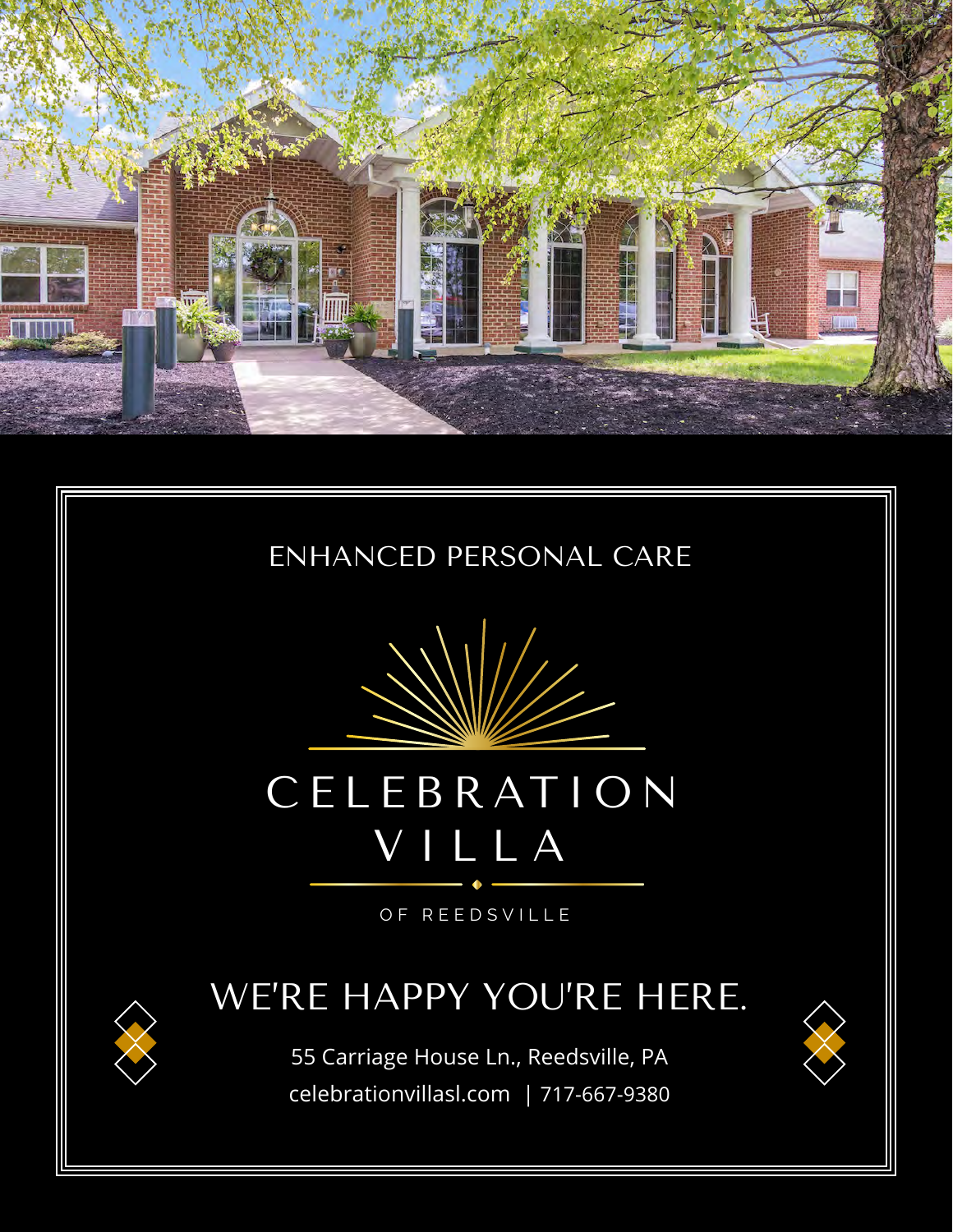## WE'RE HAPPY YOU'RE HERE.



#### WELCOME HOME

Celebration Villa of Reedsville is a senior living community offering the care services and amenities of Enhanced Personal Care in a comfortable and convenient lifestyle. Our focus is to support our residents' independence and overall wellness. We treat each resident as respected members of our family. We understand the importance of our residents having a feeling of connection, community, comfort and caring.

You will find that our enhanced personal care amenities are everything you need under one roof. You can enjoy the comfort of the community attending one of our life enrichment classes, or visit with friends outdoors rocking on our porch. In addition, maintenance and housekeeping is included so you can enjoy your retirement years without worry.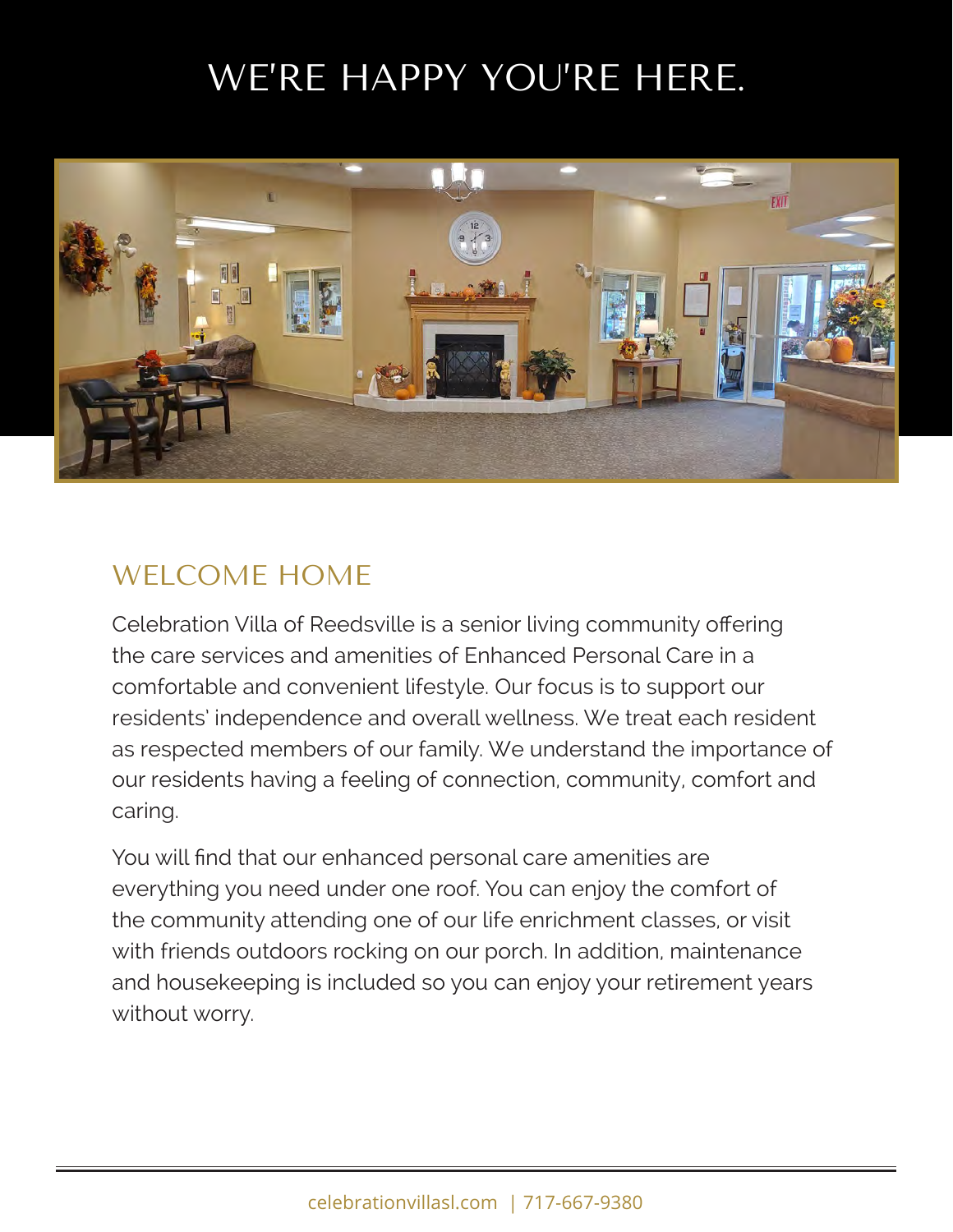## CARE WITH COMPASSION.

### SERVICES OFFERED

Residents at Celebration Villa receive the right care services that will serve their overall wellness. Together, we develop a care plan that is customized that will best serve their unique needs. Care-related services include, but are not limited to:

- Care staff onsite 24/7
- Personal care assistance with activities of daily living that may include help with bathing, dressing, and/or grooming
- Medication assistance and administration
- Mobility assistance
- Continence maintenance

At Celebration Villa, you may choose to remain with your current doctor or see any of our physicians that include:

- On-site or telehealth doctors
- Onsite rehabilitation therapy including physical, speech and occupational therapies
- Visiting podiatrist, dentist, home health, hospice, and more

#### SHORT-TERM RESPITE CARE

Residents in short-term respite care receive all of the amenities and enhanced personal care services, but for a shorter, predetermined length of stay. Respite care is for loved ones who may need a little help after a hospital or rehab stay, or when caregivers plan a family vacation or just need some time to relax and recharge.

To learn more about our enhanced personal care program and understand if it is right for you or your loved one, call us at 717-667-9380.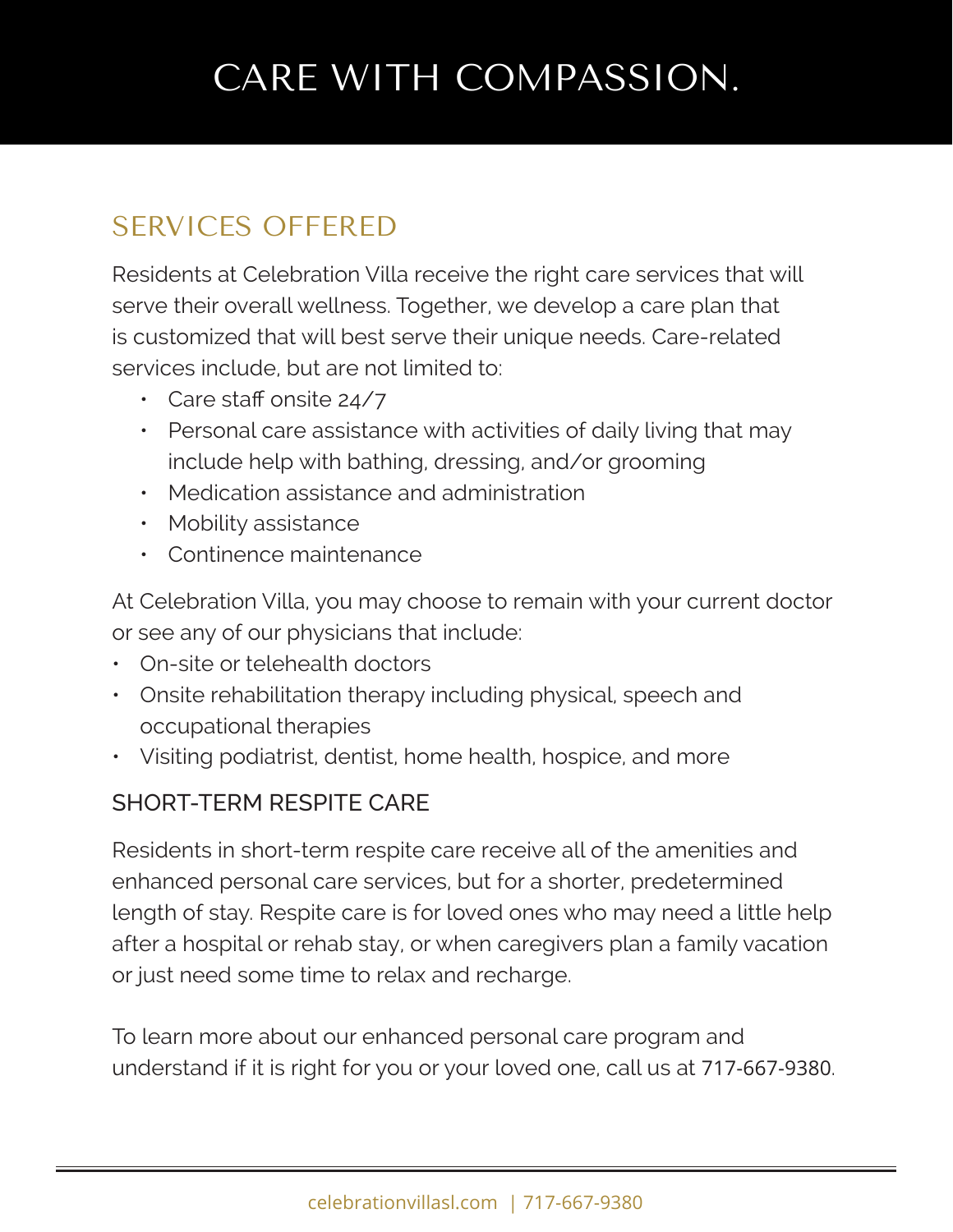## DINNER IS BETTER WHEN WE EAT TOGETHER.

### HOME-STYLE MEALS SERVED DAILY

Serving fresh, nutritious, and delicious food is what we do. When possible, we strive to get our hands on seasonal produce from local producers. Our staff members are pleasant and meet with each resident to understand their comfort foods and so we may accommodate individual tastes, preferences, and food allergies. Here's an example of a day's meals served to our residents:



- Scrambled Eggs. Bacon & Hash Browns
- Danish

Cream Of Mushroom Soup

- Parmesan Crusted Fish Fillet or Vegetarian Taco Casserole
- Garden Blend Rice, Asparagus, Glazed Carrots & Dinner Roll
- Homemade Fruit Crisp
- Minestrone Soup
- Sausage & Eggplant Penne or Beef Patty Melt
- Seasoned Potato Wedges, Broccoli Florets, Baby Carrots & Garlic Bread
- Ice Cream Sundae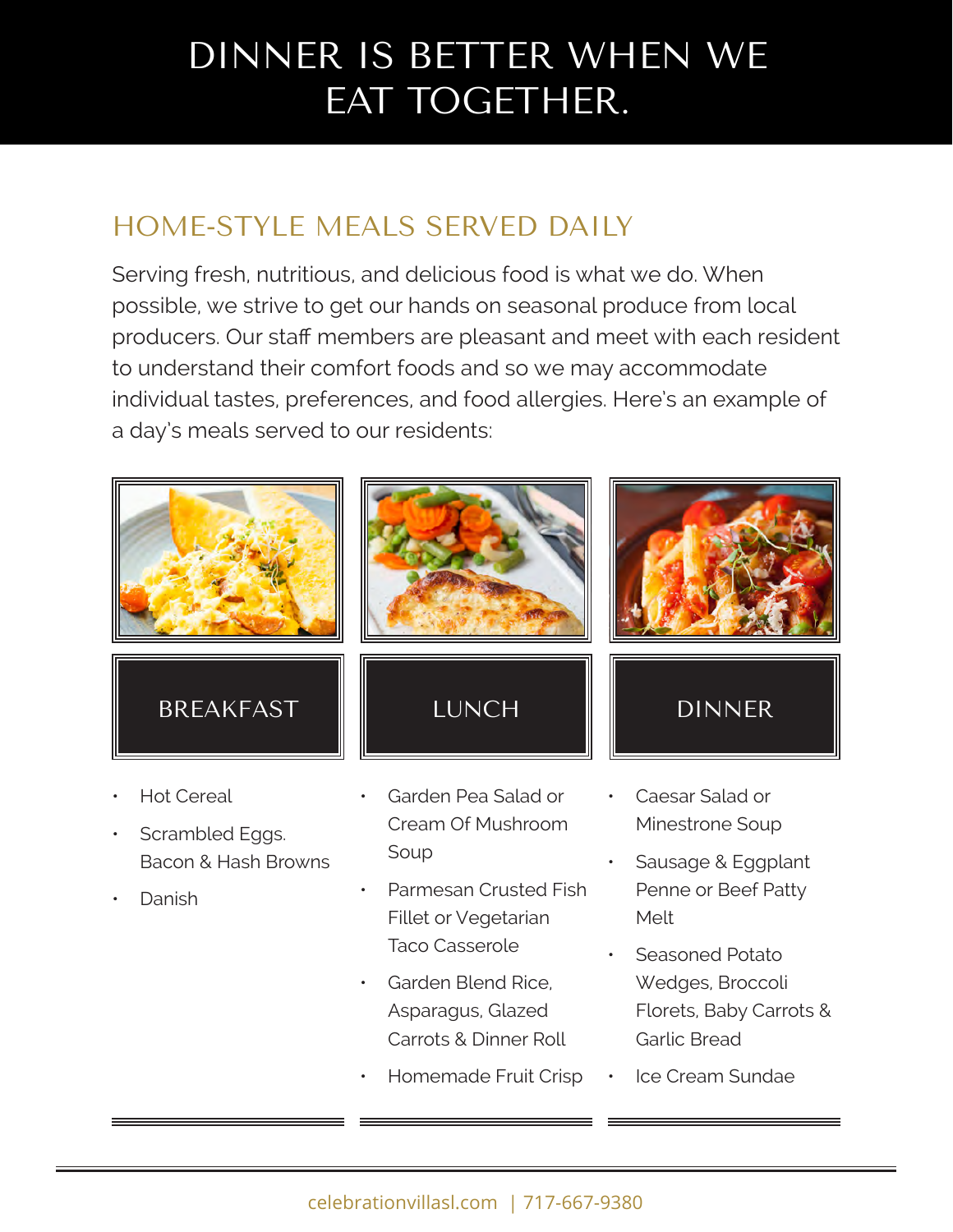## INCLUSIVE CULTURE THROUGH RESIDENT DRIVEN PHILOSOPHY.

### LIFE AT CELEBRATION VILLA

At Celebration Villa, we believe life should be celebrated at every stage. Residents can choose to fill their social cards with events and group activities, or further their personal growth through creative, spiritual, and educational opportunities. We prioritize a mix of offerings that nurture our residents' mind, body, & soul. Every opportunity is intentionally offered to our seniors to encourage and prioritize long-term health.

#### **MIND**

Intellectual exercise is the first of this trio and helps our seniors to improve attention, enhance memory, and increase independence. We do this through activities such as:

- Book clubs
- Trivia night
- Visiting local museums

#### **BODY**

Physical activity is crucial to maintaining seniors' balance and mobility. A few examples of these activities include:

- Chair yoga
- Walking clubs
- Chair or standing aerobics

#### **SOUL**

Enriching the soul can be done in a wide variety of ways, and are based on how residents would like to see their personal growth or give back to the local community. Some ways we love to incorporate self care are:

- Spiritual or religious services
- Pet therapy
- Volunteering at a local soup kitchen